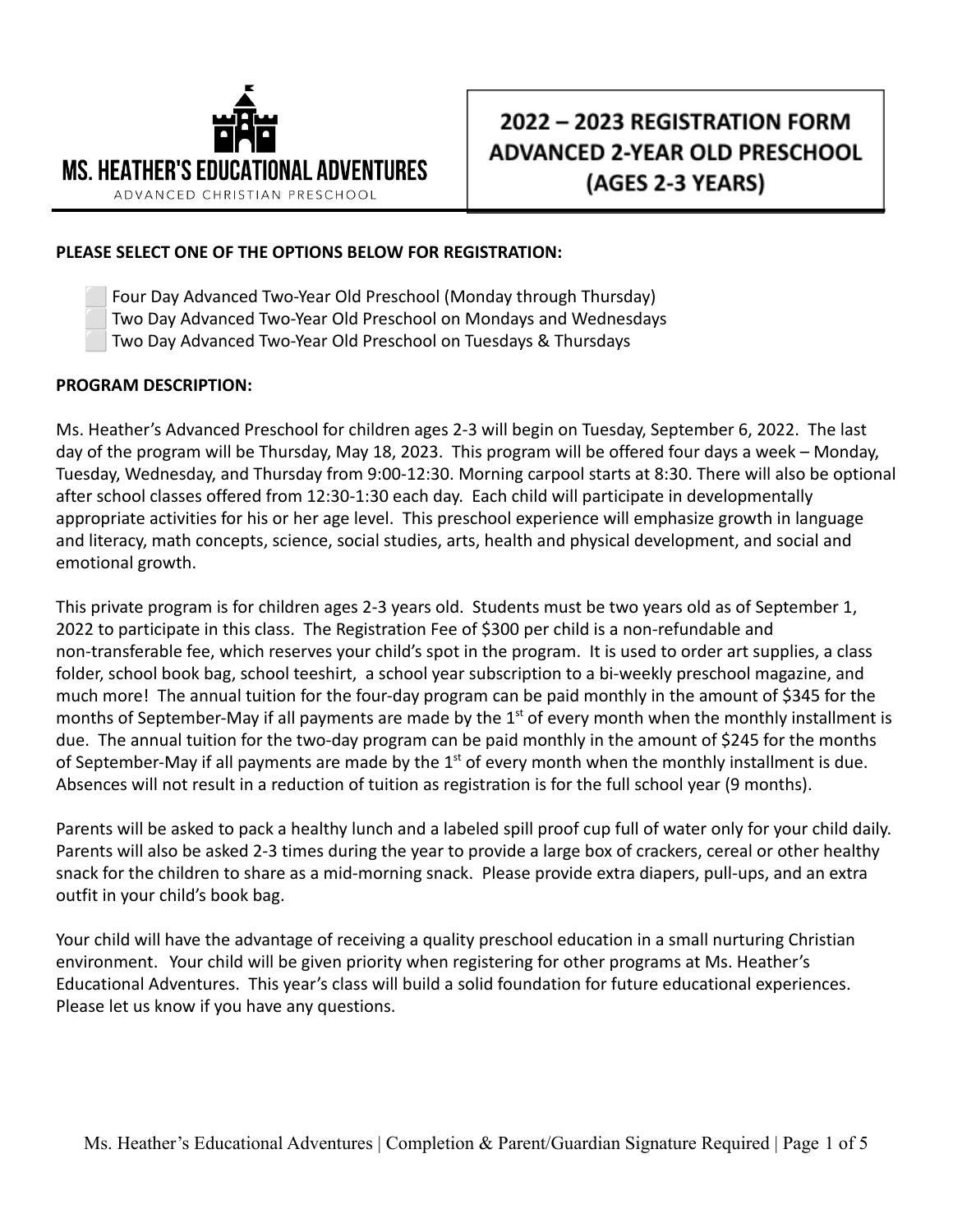## **REQUIRED STUDENT INFORMATION:**

| Please list all of the people that are allowed to pick up your child. A driver's license will be required for if the<br>child is not picked up by a parent. |  |  |  |
|-------------------------------------------------------------------------------------------------------------------------------------------------------------|--|--|--|
| Does your child have any specific requirements or allergies that we should be aware of? If yes, please explain<br>below.                                    |  |  |  |
|                                                                                                                                                             |  |  |  |
|                                                                                                                                                             |  |  |  |
|                                                                                                                                                             |  |  |  |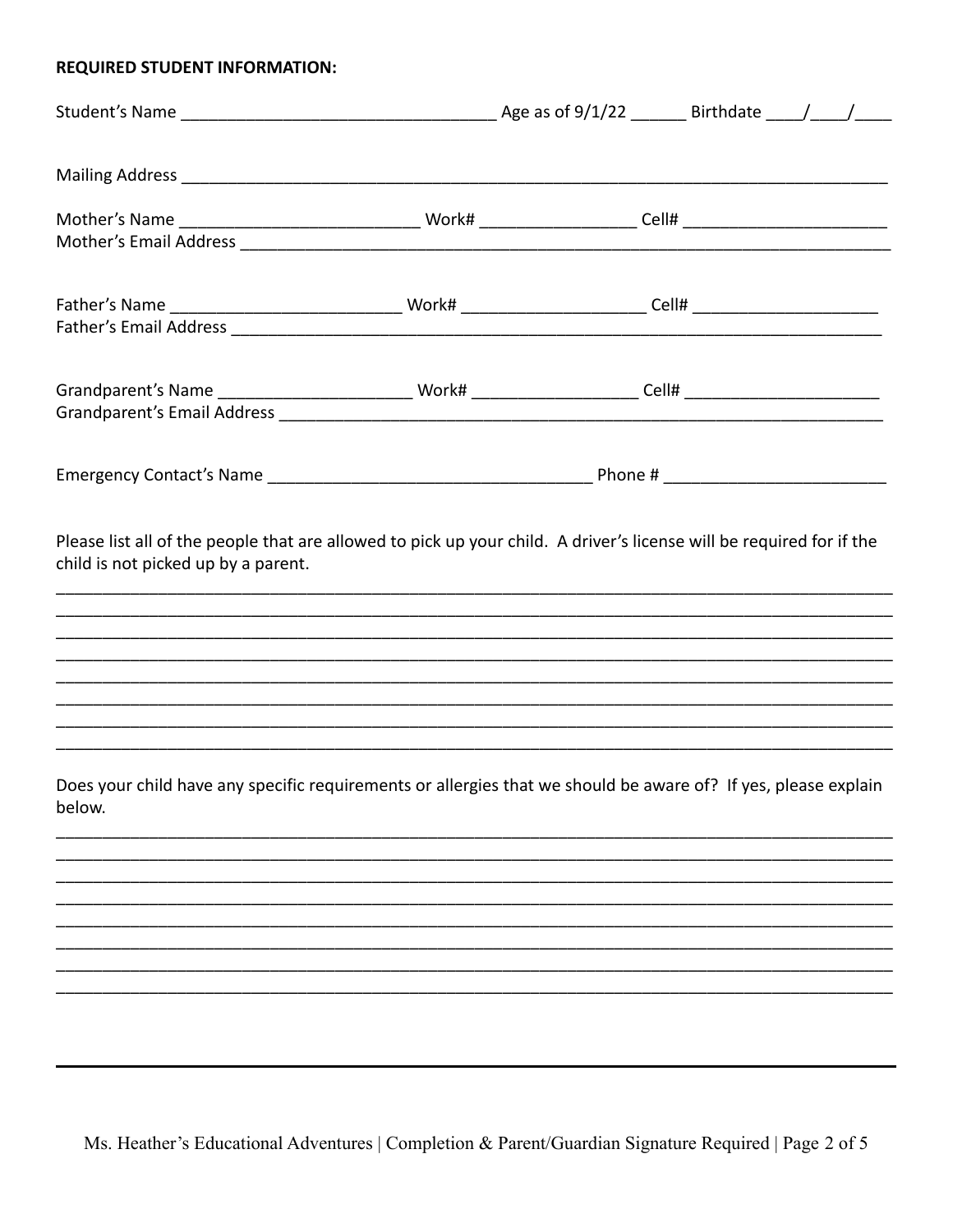GETTING TO KNOW YOUR CHILD: Please complete each section of this page which helps us to better understand your child and your goals for them during the school year.

| Please explain how you would describe your child:                                            |  |  |
|----------------------------------------------------------------------------------------------|--|--|
|                                                                                              |  |  |
|                                                                                              |  |  |
| Please list some strengths your child has and some things/activities that your child enjoys: |  |  |
|                                                                                              |  |  |
|                                                                                              |  |  |
| Is there anything that your child does not enjoy:                                            |  |  |
|                                                                                              |  |  |
|                                                                                              |  |  |
| What hopes/goals do you have for your child this coming school year?                         |  |  |
|                                                                                              |  |  |
|                                                                                              |  |  |
| Additional information you would like us to know about your child:                           |  |  |
|                                                                                              |  |  |
|                                                                                              |  |  |
|                                                                                              |  |  |
|                                                                                              |  |  |
|                                                                                              |  |  |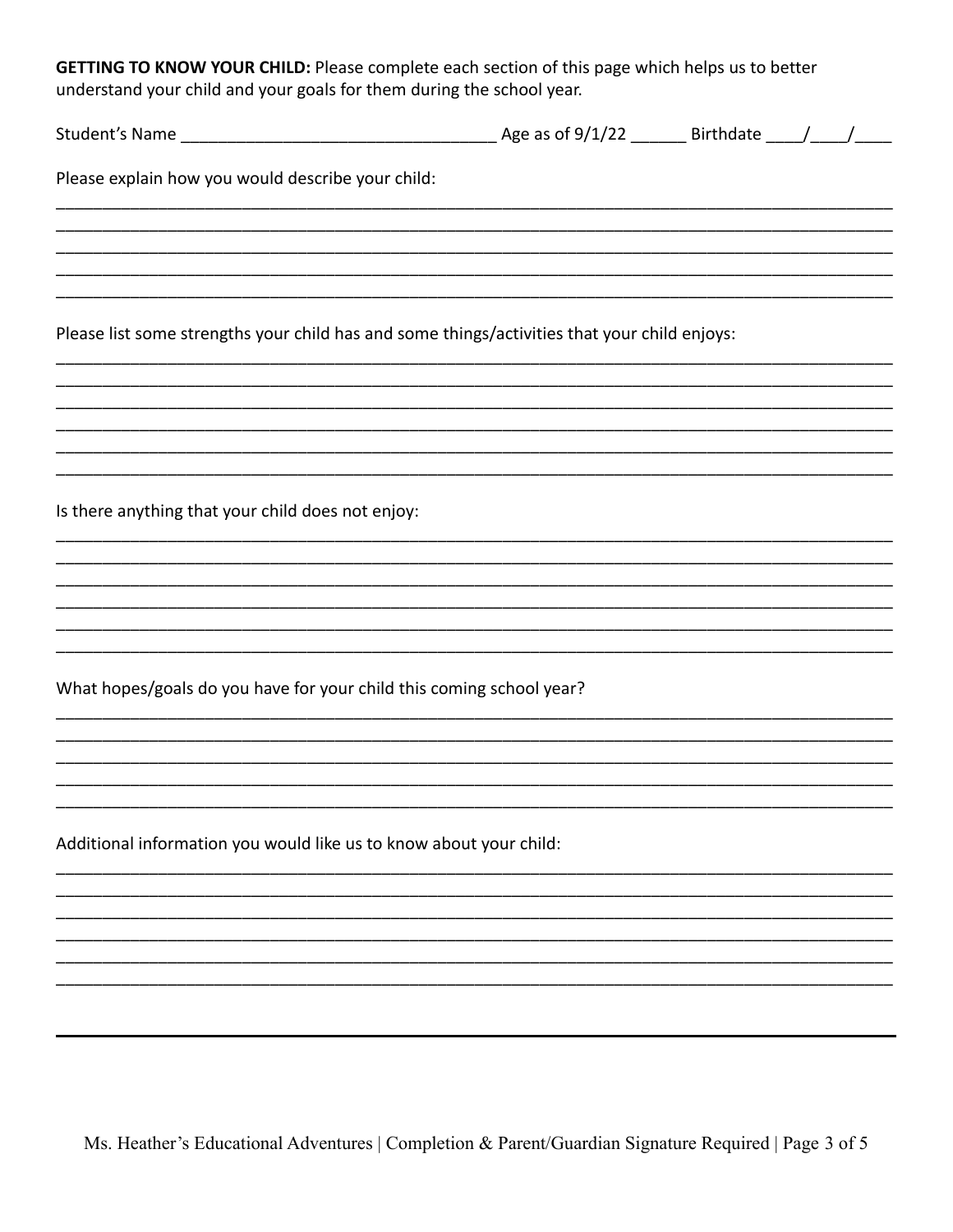**REQUIRED CONSENT:** Please read this section carefully and initial by ALL of the terms and conditions below which are required to start your child in our preschool program.

\_\_\_\_\_\_\_\_ **General Terms and Conditions**: By initialing here and signing below, I accept all of the terms and conditions of Ms. Heather's Educational Adventures Advanced Preschool Program which may be subject to change.

\$300 Registration Fee: By initialing here and signing below, I agree to pay the \$300 registration fee which is non-refundable for any reason and non-transferable to another child (or sibling) or to another school year.

\_\_\_\_\_\_\_\_ **Media (Facebook, Instagram, Website, etc.) Release**: By initialing here and signing below, I give consent for my child's picture to be utilized for media release.

\_\_\_\_\_\_\_\_ **Tuition**: By initializing here and signing below, I understand that enrollment in the preschool is for the entire 9 months of the school year and that the tuition is paid in nine monthly payments beginning September 1st, 2022. Payments should be paid on or before the 1st of each month. **Tuition of \$3,105 for the four day preschool program is paid over nine months beginning September 1st, 2022 in the amount of \$345 per month.** If the annual tuition is made in one payment by September 5th, a 5% discount will be given. Tuition paid in full for the four day program is \$2,949.75, which reflects a total savings of \$155.25. **Tuition of \$2,205 for the two day preschool program is paid over nine months beginning September 1st, 2022 in the amount of \$245 per month.** If the annual tuition is made in one payment by September 5th, a 5% discount will be given. Tuition paid in full for the two day program is \$2094.75, which reflects a total savings of \$110.25

\_\_\_\_\_\_\_\_ **Monthly Tuition Payment Due Dates and Late Fees:** By initialing here and signing below, I understand and agree to pay the monthly amount of the annual tuition by the  $1<sup>st</sup>$  of the month (late fees will begin on payments made on the  $5<sup>th</sup>$  of the month). No exceptions will be made to keep this fair for all parents during the school year.

Payment Option & Fees: By initialing here and signing below, I am stating that I understand there are several different payment options:

**Checks or Cash:** Checks can be written to Ms. Heather's Educational Adventures or MHEA. **Venmo:** There is an option for parents to pay via Venmo. The Venmo account information is heather-langley-12

**PayPal:** There is an option for parents to pay with a credit card via PayPal but it must include an additional 3% charge. If you elect to complete a payment using this method, you will need to add an additional 3% of the balance due to the amount paid.

**Automatic Credit Card Processing**: There is an option for parents to leave a credit card on file at the school to be processed on every  $1<sup>st</sup>$  of the month when tuition is due. If you elect to complete payment using this method, you will need to add an additional 3% of the balance due to the amount paid. A credit card authorization form must be completed and signed.

Returned Check Fee: By initialing here and signing below, I agree to pay \$35 for returned checks as the school incurs bank fees and administrative expenses related to returned checks.

Ms. Heather's Educational Adventures | Completion & Parent/Guardian Signature Required | Page 4 of 5